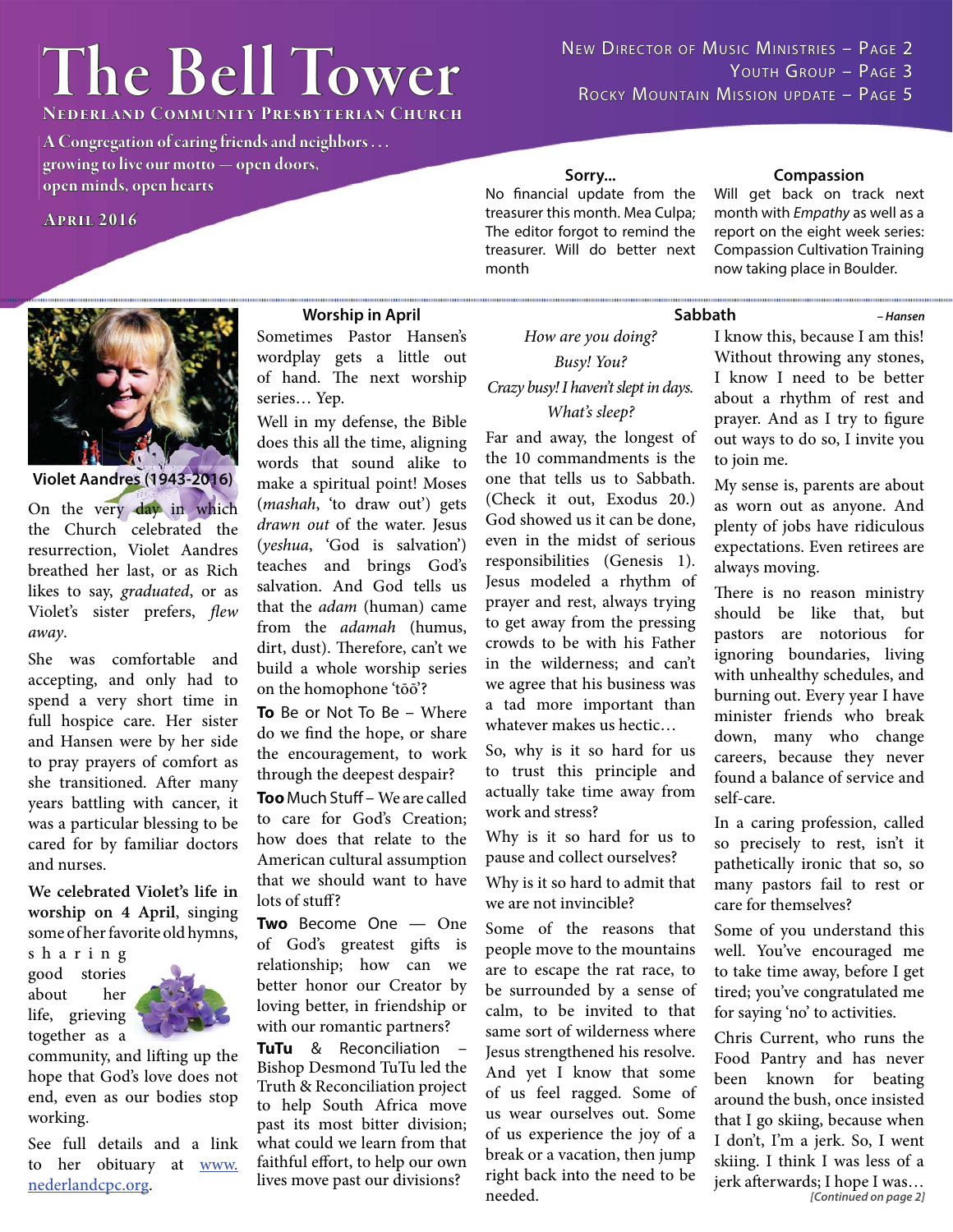#### **Sabbath from page 1**

I'm going to take a longer rest soon. In early May I go in for (another) shoulder surgery. The recovery will be longer and more difficult than what I dealt with in last year's surgery.

With guidance and assistance from the Session, my plan is to take two weeks away from church, then to come back slowly: 1-2 days that third week, 2-3 days the next, 3-4 days and then start full weeks in plenty of time for our summer friends to return to the Nederland area.

Some of the church work will get picked up by volunteers. Other things will fall through the cracks. That will be OK.

#### **Read that again…**

It will be OK to have guest preachers for a few weeks. It will be OK to have Deacons calling on people who need some pastoral care. It will be OK for some plans to go unorganized, and some things to fall away. In all our lives, some things need to fall away. If they need to be picked up later, trust that I'll be much more able to do that when I get back, than if I didn't take this rest.

Through the next month, I'll ask for some of you to help with various tasks. And even if you won't be laid up with doctor's order, be prepared for me to encourage you all to find ways to rest in your own lives!

**My prayer is that this will be a learning experience for us all.** And hopefully, as the church moves to a summer absolutely full of mission and worship and book clubs and fellowship opportunities, we'll all be a little better about bringing our best selves, our rested selves, to this journey of faith. **Amen.**



**Nederland Community Center April 16, 2016** 



**Vouchers Available** 

Contact (720) 272-0250



www.9HealthFair.org

Choir is back sharing their musical gifts in worship, led by our new Director of Music Ministries!

Annie Savage (M. Music Ed) is an enthusiastic instructor and performer of bluegrass, old-time gospel and classical music. She believes that the art of music is most thoroughly enjoyed when shared with others, and offers online and in person instruction and materials through her website: www.savagefiddler. com.

Annie has performed with Aretha Franklin, Ricky Skaggs, and most

recently as a member of Jeff Scroggins and Colorado. (You can see a video at www.nederlandcpc.org/church-staff.)

She holds degrees from the Interlochen Arts Academy and the Boston Conservatory/Berklee School of Music, as well as having been an instrumental and choral director in public schools for 15 years.

Annie currently serves as president of the Colorado Bluegrass Music Society

#### **Fellowship Corner**

What a wonderful potluck pancake breakfast we shared on Easter morning! Many thanks to our jovial pancake chefs Jim Hubbard and Jack Filer for superb organization and flexibility, as well as to Judy Hubbard and Diana Nelson for helping Kathleen with set up, last minute cooking, and cleanup.

The potluck dishes brought in...eggs, salmon, salad, cookies, fruit were

**Men's Group** meets the third Sunday of each month at 4 pm. This month, we're hitting up Salto on 17 Apr.

#### **New Director of Music Ministries**

and performs with her project, the Savage Hearts, while offering the family jam camp Pickin' in the Peaks at the Nederland Community Presbyterian Church for the 4th year in a row.

> Her mother is a minister and she grew up directing and facilitating music in worship. She is eager to get started in her new position here and can't wait to meet you and your family!

> Annie opened our Easter service with her classical harp, played fiddle for Palm Sunday, and will be leading the Choir about three Sundays a month.

We are still blessed to have Daniel play piano for us. And **thanks so much to Emily Haynes** for volunteering to lead the Choir for the last many years, holding us together so that we can expand our music ministry! Because of her efforts, and the Choir's diligence, and Annie's new energy, we really believe that NCPC will be a place of praise and prayer, wonder and welcome, faithful service and even full seats!!!

phenomenal additions. We all went cheerily to enjoy the service afterwards.

If you are willing to host Fellowship on a Sunday in April or May, the sign up list is on the kitchen door. We all have special ways to gather warmth around a table. In our variety lies richness and true welcome. For any questions, doubts, offers, suggestions contact Kathleen Henningsen, 303-717-6440 or kathleenjhenningsen@ gmail.com.

### **April Anniversary pril**

**4 Craig and Rhonda Skeie raig** 

#### **Do you have questions or comments about NCPC?**

In the Presbyterian denomination, the ministry of administration for each congregation is handled by its Session of Elders (like a spiritual Board of Trustees), and the ministry of compassion is directed by the Deacons.

#### **Here are your church leaders and staff :**

Elder for Christian Ed, Aimee Tomlinson Elder for Fellowship, Kathleen Henningsen Elder for Finance, Marylou Harrison Elder for Mission, Dennis Whalen Elder for Property, Jim Reis

Elder for Worship, Dean Rundle Deacon, David Ford Deacon, Katie Haynes Deacon, Tricia Stiefer Deacon, Bette Ventrella Treasurer, Wes Stiefer Director of Music Ministries, Annie Savage Piano, Daniel Herman Childcare, Pam North Custodian John Callahan Pastor, Rev Hansen Wendlandt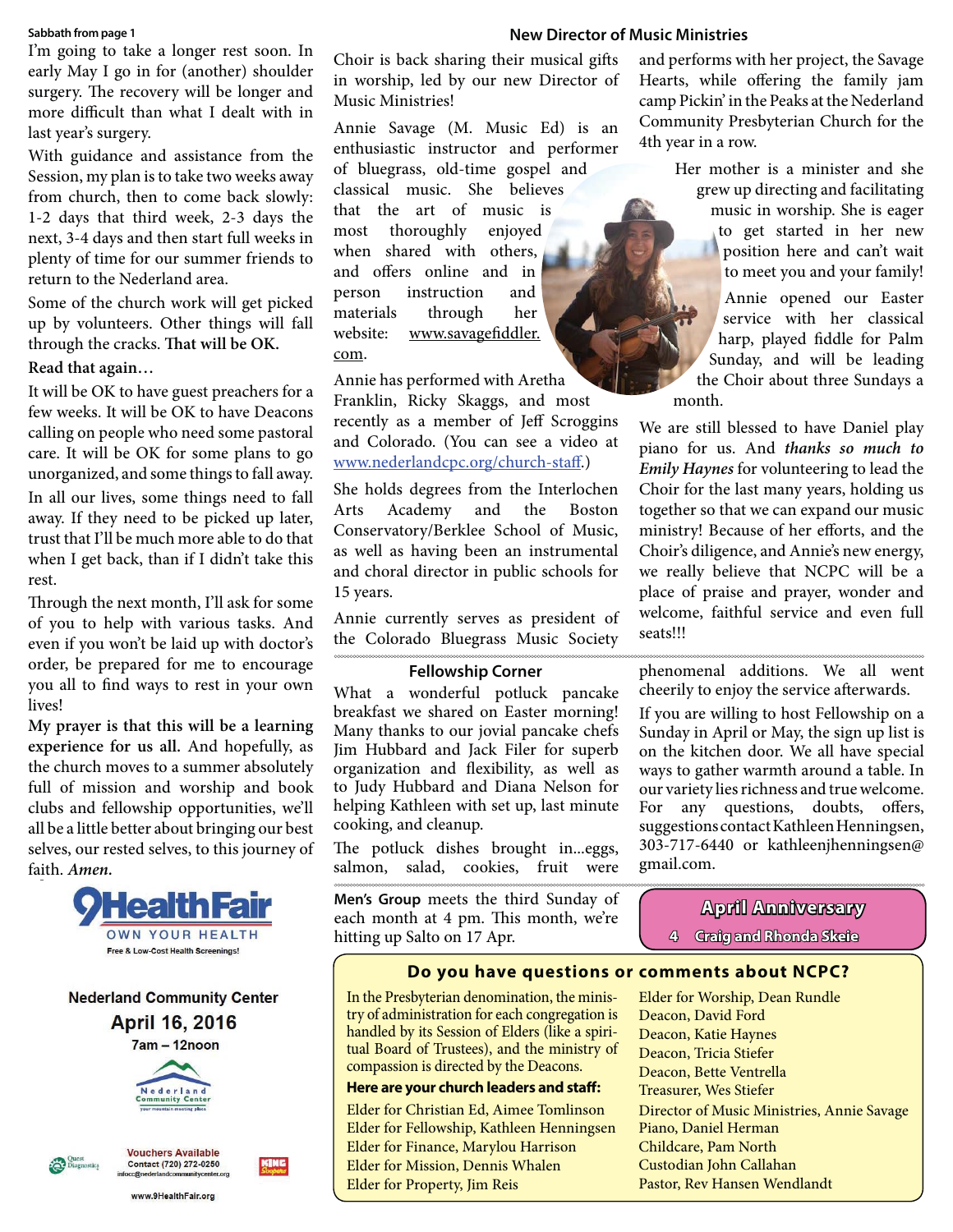## **Corner for Youth original contract of the Mission**

A place for news, reports and updates on our church youth AND a place for our youth to let folks know what's happening, what's needed, your concerns. Let your *Voice* be heard!!

#### **Youth Group**

The Youth Group religious diversity program has been a blast! We've learned about Hinduism, Judaism, Buddhism, earth-centered Native American spirituality, Taoism, and a little about Sikhism, Jainism, Confucianism, and Baha'i.

Each month we've met local mountain neighbors who practice those different traditions.

Now, we have Islam! No other religion gets more discussed in the media, often with silly fear and anger.

No other followers are more misunderstood than Muslims.

No faith system is more important for young people to know about.

So, teenagers (or so), come to the fellowship hall on **10 April 11:45**, for lunch and fun together. All young





people in town are invited. (Adults, be patient, until maybe next year, to have your own series like this.)

Also, one Wednesday a month, Youth Group gathers to figure out what makes their Christian heritage unique and meaningful. See you there on **20 April 6:30, with dinner!** 





# **Mission Team** *– Dennis Whalen*

Working with the Emergency Family Assistance Association (EFFA), Boulder County, and United Way, the Food Pantry has participated in the interviewing and hiring of a Mountain Resource person who will be able to meet with people who have unmet needs, identify what services are available from EFFA, Boulder County, or some of the more local providers, and then get the people signed up for those services without having to send the people, down to Boulder. This is a significant change from what has been available in the past and will provide significant help to much of the under served population of the entire Peak to Peak region. We at the Food Pantry are very excited to have this process moving forward, and are eager to get the Mountain Resource person trained and started in this position.

The Clothing Closet has approached Eldora Mountain Resort for assistance in the services the Closet provides to the community, with positive results. Eldora has provided the Clothing Closet with multiple boxes of clothes used by the staff is past year, including some very warm and useful items. And Eldora has also given the Clothing Closet a significant financial donation that'll allow for the purchase of addition clothing items.

The Food Pantry will be working with the Nederland Elementary and Middle/ Senior schools so that during the Summer months the Food Pantry will prepare bag lunches for children that receive school lunches during the school year. This may be limited this Summer to one bag lunch a week, that'll supplement the breakfast and snack available to these children, due to limited resources. But we hope to be able to expand this in the coming years.

Work is in process to have the Food Pantry be part of Colorado Cares for the 2016 fund raising campaign. There are multiple steps that have to be completed but the primary one, a minimum amount of assets needed to qualify for Colorado Gives is now achievable.

Remember the **annual Food Pantry fund raiser will be in late April**.

**Update —Rocky Mountain Mission Next page**